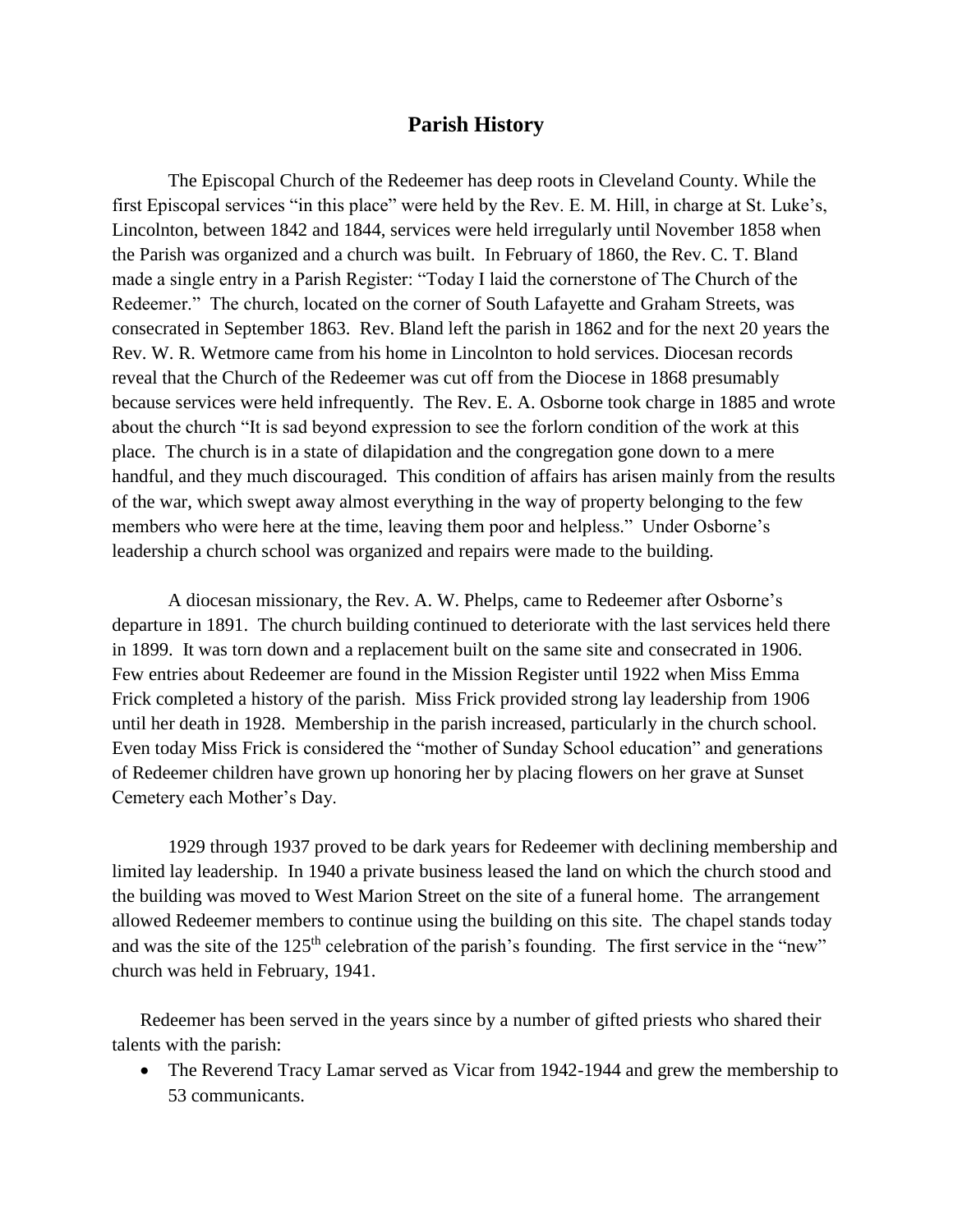- The Reverend Boston Lackey served from 1946-1948 during which time communicants increased to 62.
- The Reverend Dr. W. H. Anthony was called as Vicar in April, 1949. On Bishop Henry's advice the church built a rectory for a resident priest and Dr. Anthony worked to expand the membership of the church. Under his leadership ground was broken for a new church building in November 1950 with consecration occurring in 1951. That building is the current chapel on our campus. In January 1952 Redeemer applied for parish status in the Diocese of Western North Carolina and was approved at the Diocesan Convention in May of that year. Dr. Anthony was called as the first rector of the church and served until his retirement in 1954.
- The Reverend Roland Whitmire served at Redeemer from 1954 until 1966, leading the parish in great activity and growth – the formation of Scout troops, the formation of an EYC program and the outreach of annual preaching missions. Under his leadership a new rectory was purchased and membership grew to 195 confirmed persons.
- The Reverend R. C. Johnson accepted a call in 1967 and emphasized youth and outreach through community involvement until his resignation in 1970.
- The Reverend John Richard McDonald came to Redeemer from the Church of the good Shepherd in New York in December 1970. Under his tenure a new Parish Hall was constructed which included space for church offices and a library. Rev. McDonald purchased the rectory for his residence and led the parish in years of spiritual growth until his retirement in 1979.
- The Reverend Thomas Nelson Rightmyer came to Redeemer in August 1980 from Asheboro, North Carolina. Under his leadership the members of Redeemer worked together to make improvements in the church buildings, in church programs and in fellowship activities for the parish while sharing their talents in community endeavors. Rev. Rightmyer served until June 1989 with Redeemer at that time having 190 communicants.
- The Reverend Eugene Cavis McDowell, ThD was called to Redeemer in 1990 from All Souls Church in Asheville. Redeemer experienced a growth in parish and diocesan participation under his leadership especially in the development of the "Towel Ministry" in collaboration with Deacon Chris Greer. This ministry challenged the youth of the parish and the diocese to work with identified families across the diocese who had need of repair work on their homes. Rev. McDowell shared his love of the outdoors with the parish as well leading trips to camp, rock climb and raft the rivers of beautiful western North Carolina. Under his leadership a new church building including nave and parish hall was constructed and consecrated. At his resignation in April 2006 there were 326 communicants in the parish.
- The Reverend Valori Sherer, DMin was called to Redeemer in 2010 from St. Mary's Episcopal Church in Cadillac, Michigan. The development of the Shepherd's Table and Food Pantry ministries were the highlights of her years at Redeemer. Mother Valori, as